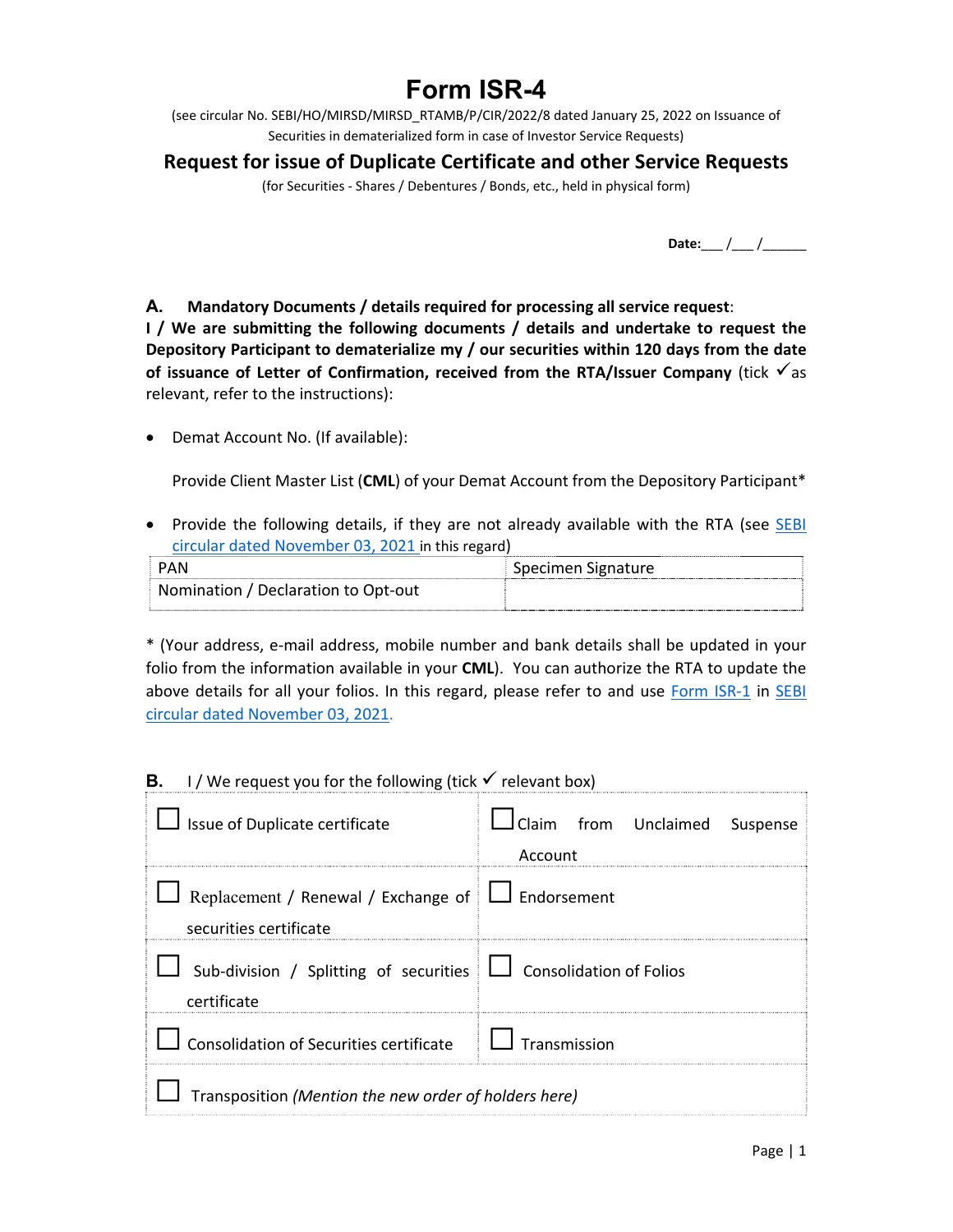### **I / We are enclosing certificate(s) as detailed below\*\*:**

| Name of the Issuer Company    |    |
|-------------------------------|----|
| <b>Folio Number</b>           |    |
| Name(s)<br>of the<br>security | 1. |
| holder(s)<br>the<br>as<br>per | 2. |
| certificate(s)                | 3. |
| Certificate numbers           |    |
| Distinctive numbers           |    |
| Number & Face<br>value<br>0f  |    |
| securities                    |    |

\*\* Wherever applicable / whichever details are available

### **C. Document / details required for specific service request:**

- $I.$   $\Box$  Duplicate securities certificate
- $II.$   $\Box$  Claim from Unclaimed Suspense Account

| Securities claimed | (in numbers) |
|--------------------|--------------|
|                    | (in words)   |

- III.  $\Box$  Replacement / Renewal / Exchange of securities certificate (that is defaced, mutilated, torn, decrepit, worn out or where the page on the reverse is fully utilized)
- $IV.$   $\Box$  Endorsement
- V.  $\Box$  Sub-division / Splitting of securities certificate
- $VI.$   $\Box$  Consolidation of securities certificate/Folios
- VII.  $\Box$  Transmission
- VIII.  $\Box$  Transposition

*Provide / attach original securities certificate(s) for request for item numbers III to VIII above.* 

**Declaration**: All the above facts stated are true and correct to best of my / our knowledge and belief.